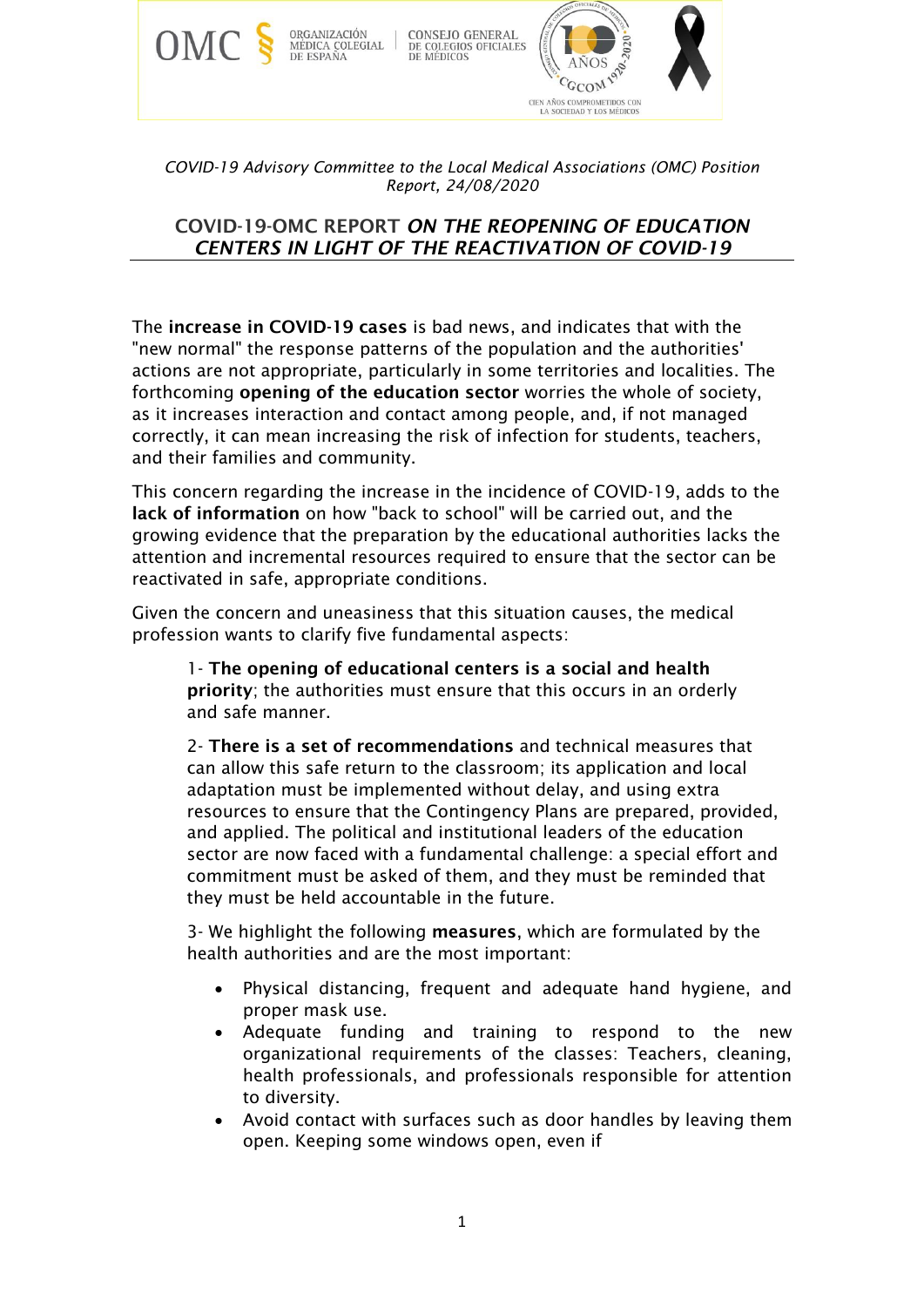

the air-conditioning is on, is a prudent measure to facilitate the dispersion of aerosols.

- Small fixed groups of children (bubble).
- Well-defined epidemiological surveillance networks for early detection of cases and isolation of cases and contacts.
- Transportation to school must be as safe as possible, and in the case of school transportation ensure allocated seats for each child, use masks, and open windows.
- School and work schedules should facilitate work-life conciliation to prevent grandparents from having to take on the task of bringing their grandchildren to and from home.

4- The health sector must combine its support for the education sector, with the control of chains of infection and outbreaks, and the provision of health care to the sick. The strengthening of Primary Care and Public Health are essential, and this is not being materialized with the intensity and political intention that would be desirable everywhere. Some functions are going to be basic at this stage: pediatric care in Health Centers, contact and case tracing activities, and the availability of tools and measures so that isolations and quarantines can be carried out effectively.

5- It is essential to develop clear and close communication with parents, relatives, and guardians, which allows them to understand how schools will function, particularly the staggering of entrances, exits, and recesses. Hygienic measures should also be insisted upon and encouraged to be taken at home to ensure the protection of children and adults.

The measures that will be implemented in schools, based on the data of the evolution of the pandemic, should be the subject of evaluative research, promoted by the Ministries of Health and Education, to generate knowledge about the measures' effectiveness and be able to generalize good practices.

The document prepared by the Ministries of Health and Education, as well as those of the European agency  $ECDC<sub>2</sub>$ , the US  $CDC<sub>3</sub>$  for disease prevention and control, and the Spanish Association of Primary Care Pediatrics (AEPap) are remarkably coherent in their proposal lines. We believe that it may be useful and pertinent to review the main measures that are being proposed for a safe and healthy reopening of schools and other educational institutions.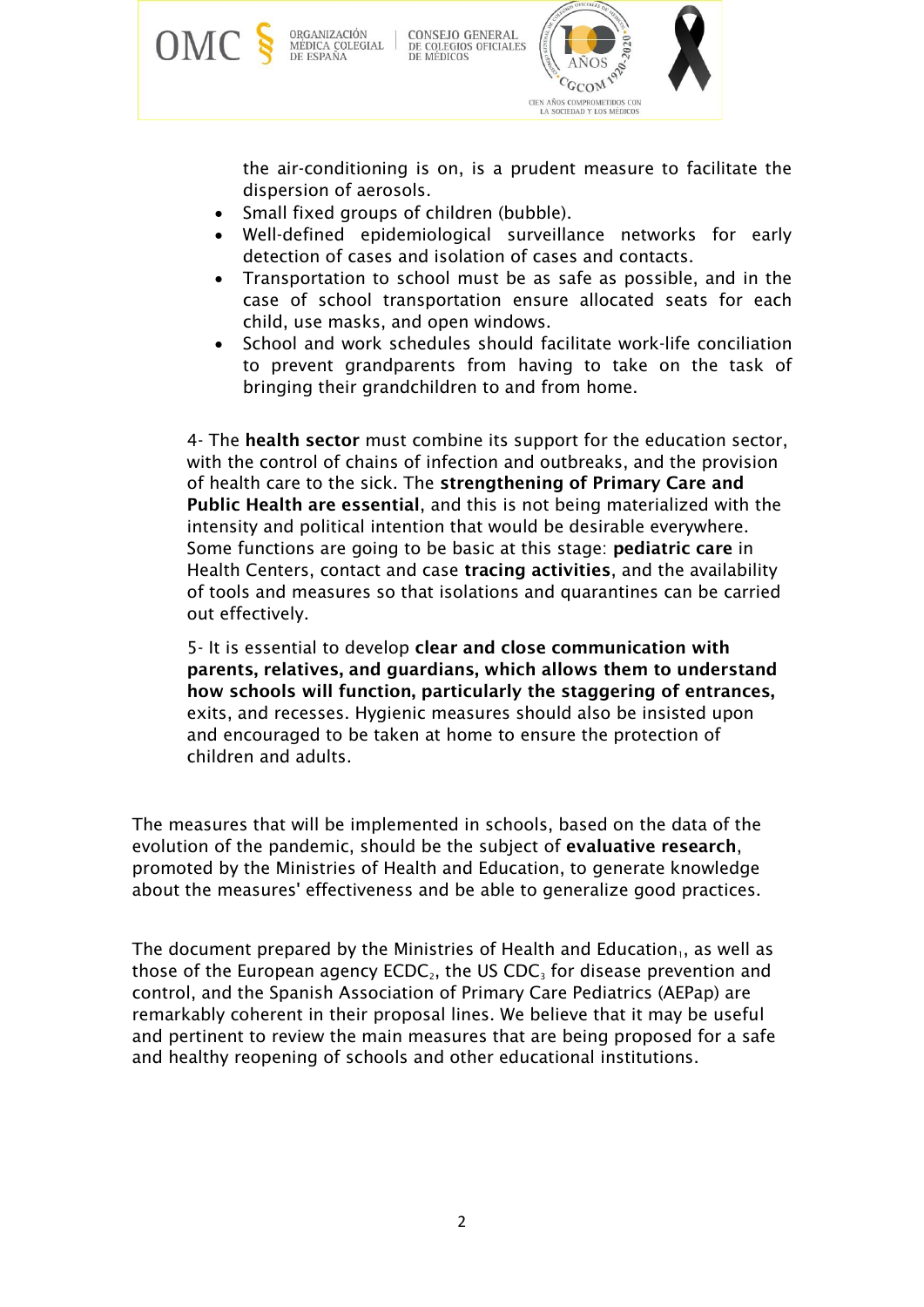

## SUMMARY OF THE HEALTH RECOMMENDATIONS FOR THE SAFE REOPENING OF EDUCATIONAL CENTERS.

# INTRODUCTION

Faced with a start of the school year accompanied by great uncertainty and the likely start of the second phase of the COVID-19 epidemic in 2020, several important conceptual aspects must be taken into account:

- 1. The first years of life are essential for health: the full development of a person's capacities in their childhood determines their future health and well-being and impacts the lifelong burden of disease.
- 2. Schooling allows a redistribution of wealth and offers opportunities to all children and especially to children in situations of vulnerability or abandonment.
- 3. Schools, beyond the obvious impact on purely academic learning, have an impact on the emotional development and social relationships of children.
- 4. The beginning of the school year has three unavoidable aspects: reconciling the right to health (for all), education (boys and girls), and work (parents).

In the following 15 points, we highlight a series of basic recommendations and indications for the restart of activities in educational centers:

<sup>1</sup>Medidas de Prevención, Higiene y Promoción de la salud frente a COVID-19 para Centros Educativos e el curso 2020/2021 [Prevention, Hygiene, and Health Promotion Measures for COVID-19 for Education Centers for the school year 2020/2021]. Ministerios de Sanidad y de Educación y Formación Profesional [Ministries of Health and Education and Professional Training]. 22/06/2020 https://www.educacionyfp.gob.es/dam/jcr:7e90bfc0-502b-4f18-b206-f414ea3cdb5c/medidas-centroseducativos-curso-20-21.pdf

<sup>2</sup>COVID-19 in children and the role of school settings in COVID-19 transmission. European Centre for Disease Prevention and Control. 6/06/2020. [https://www.ecdc.europa.eu/sites/default/files/documents/COVID-19-schools-transmission-](https://www.ecdc.europa.eu/sites/default/files/documents/COVID-19-schools-transmission-August%202020.pdf)[August%202020.pdf](https://www.ecdc.europa.eu/sites/default/files/documents/COVID-19-schools-transmission-August%202020.pdf)

<sup>3</sup>School Decision-Making Tool for Parents, Caregivers, and Guardians. Centers for Disease Control and Prevention. 7/23/2020. [https://www.cdc.gov/coronavirus/2019-ncov/community/schools](https://www.cdc.gov/coronavirus/2019-ncov/community/schools-childcare/decision-tool.html)[childcare/decision-tool.html](https://www.cdc.gov/coronavirus/2019-ncov/community/schools-childcare/decision-tool.html)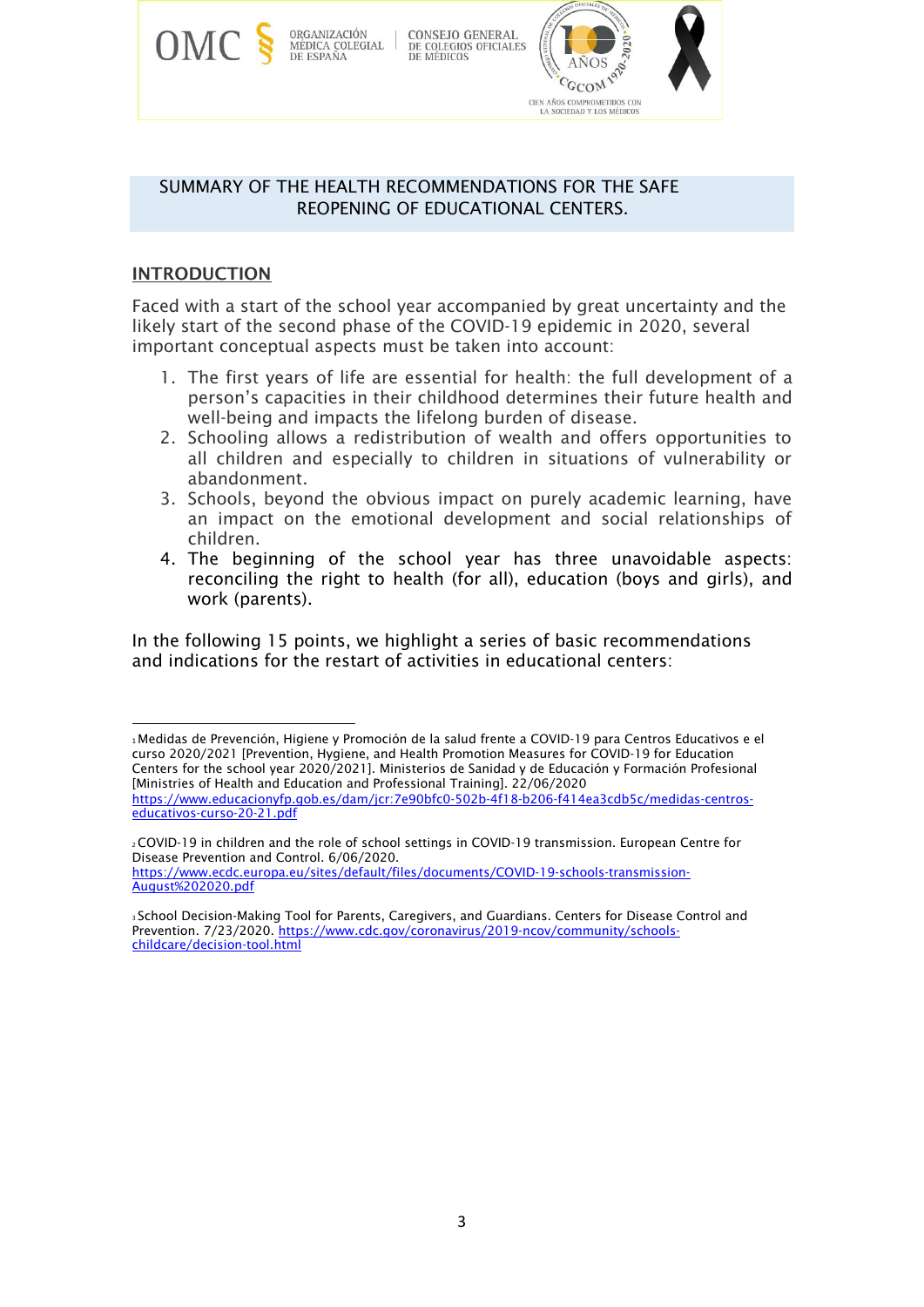

# 1- Physical distancing:

Maintain, whenever possible, a separation of at least 2 meters between all people in the school (teachers, staff, students, parents...).

Distance between desks/tables 1.5 meters apart if it can be guaranteed that students wear masks.

Adjust the ratios of students per classroom according to the physical space available to respect safety distances.

Adequate staffing (teachers, cleaning staff, administration, control, social integration, and educational and complementary services) to be able to meet needs.

## 2- Hand hygiene:

Systematic and scheduled hand hygiene of students and teachers with soap and water or hydroalcoholic solution is essential to reduce the probability of infection.

## 3- Face masks:

All children over 4 years of age and all adults must wear a mask correctly (covering the nose and mouth). When worn correctly, masks are safe to wear for long periods of time, such as the duration of the school day.

4- School premises (classrooms, offices, dining room, gym…):

Whenever possible, the teachers will be the ones to change classrooms instead of the students.

Leave classroom doors open to help reduce contact with common surfaces such as doorknobs.

# 5- Dining hall.

Encourage student lunches to be in the classroom or in small groups outside, rather than in cafeterias.

In addition to the safety distance, ensure a fixed composition of groups that sit together in the dining room.

### 6- Temperature control:

Systematic temperature measurement is not recommended for students or teachers as it is not an efficient early detection measure.

Neither teachers, staff, nor students should go to school with a fever or symptoms of illness (temperature above 38ºC)

### 7- Exposure to an infected person:

If a student or staff member has close contact with someone known to have SARS-CoV-2 infection, they must self-quarantine for 14 days from the last day of contact. Close contact means being within 1.5 meters of the person for at least 15 minutes. A person is known to be infected if they have a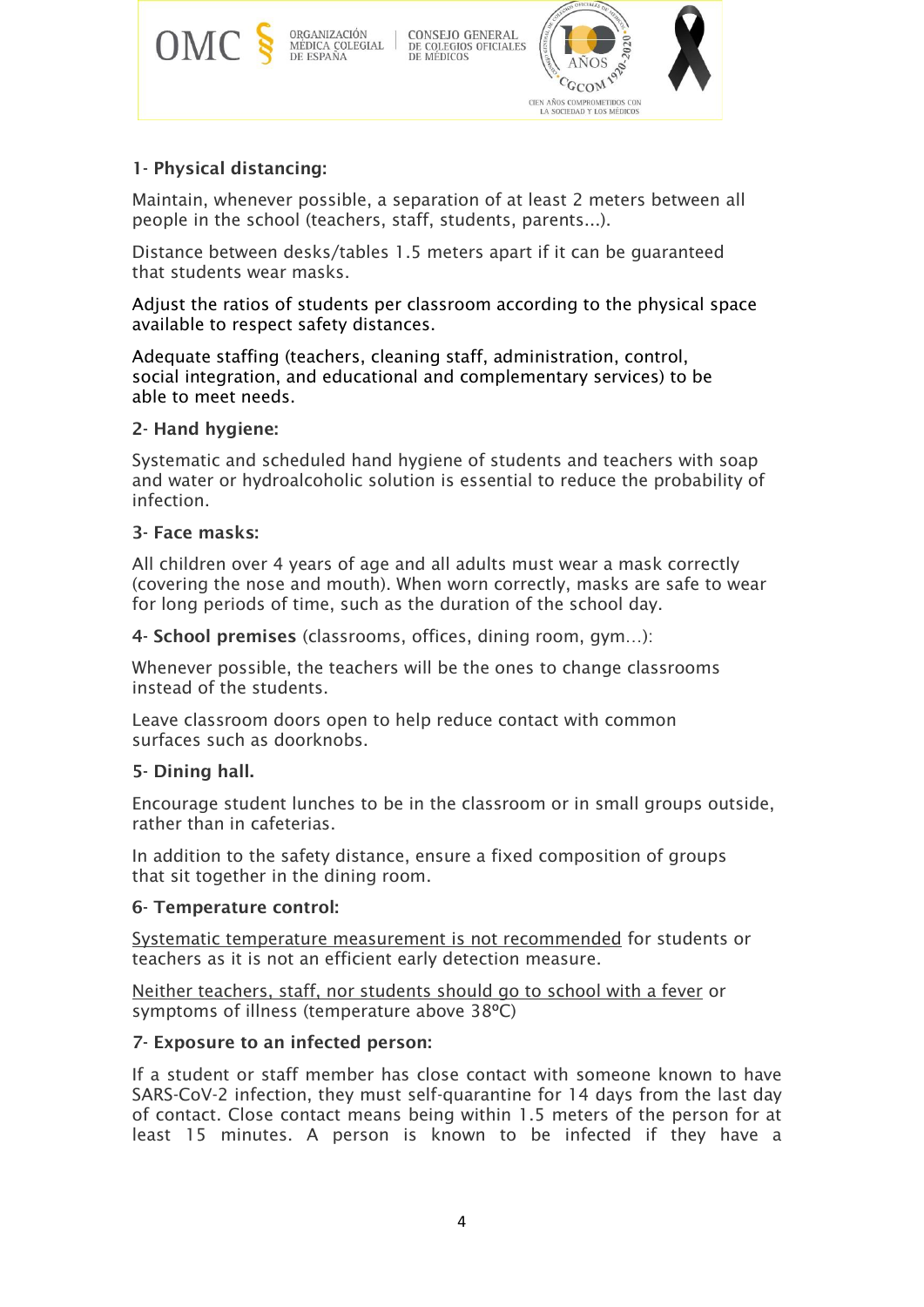

laboratory-confirmed infection or illness consistent with COVID-19; For this reason, the PCR tests must be done quickly to have the results as soon as possible.

To facilitate the isolation and quarantine of school contacts, it is recommended that small groups "bubbles" spend the day together, including classes, recess, or lunch. So if a positive is detected, they are quarantined by these bubble groups. Two or more positives in different groups could be an indicator for the school's closure.

# 8- Symptoms at school.

The centers must be provided with associated or assigned health professionals (nurses-doctors) who will attend to anyone who feels sick during the school day. If not, rapid coordination networks should be established with Primary Care and Public Health.

There must be a specific area to isolate students who present symptoms compatible with COVID19. In these cases, PPE must be used by health professionals/school educators.

## 9- Cleaning and infection.

Schools must follow the guidelines established by the Ministry of Health on proper disinfection and disinfection of classrooms and common areas.

## 10- Buses, corridors, recreation areas, and play areas.

Assign seats and require the use of masks. Whenever possible,

promote other ways to get to school.

Establish properly marked circulation circuits (mark corridors and stairs with one-way arrows).

Avoid using lockers and showers.

Encourage outdoor activities, such as using the playground in small groups and at staggered times

The preschool play area must be included in the cleaning plans.

### 11- Students with high clinical risk.

Students with high-risk medical conditions may need special adaptations that health professionals must analyze, preferably those corresponding to the center and in collaboration with Primary Care.

### 12- Students with disabilities.

Considering the clinical expression of symptoms and the communication level of some students with disabilities, special attention should be paid to this group of students. Likewise, strategies must be established so that the protection measures can be fulfilled by these students and adequately equip the centers with diversity attention personnel.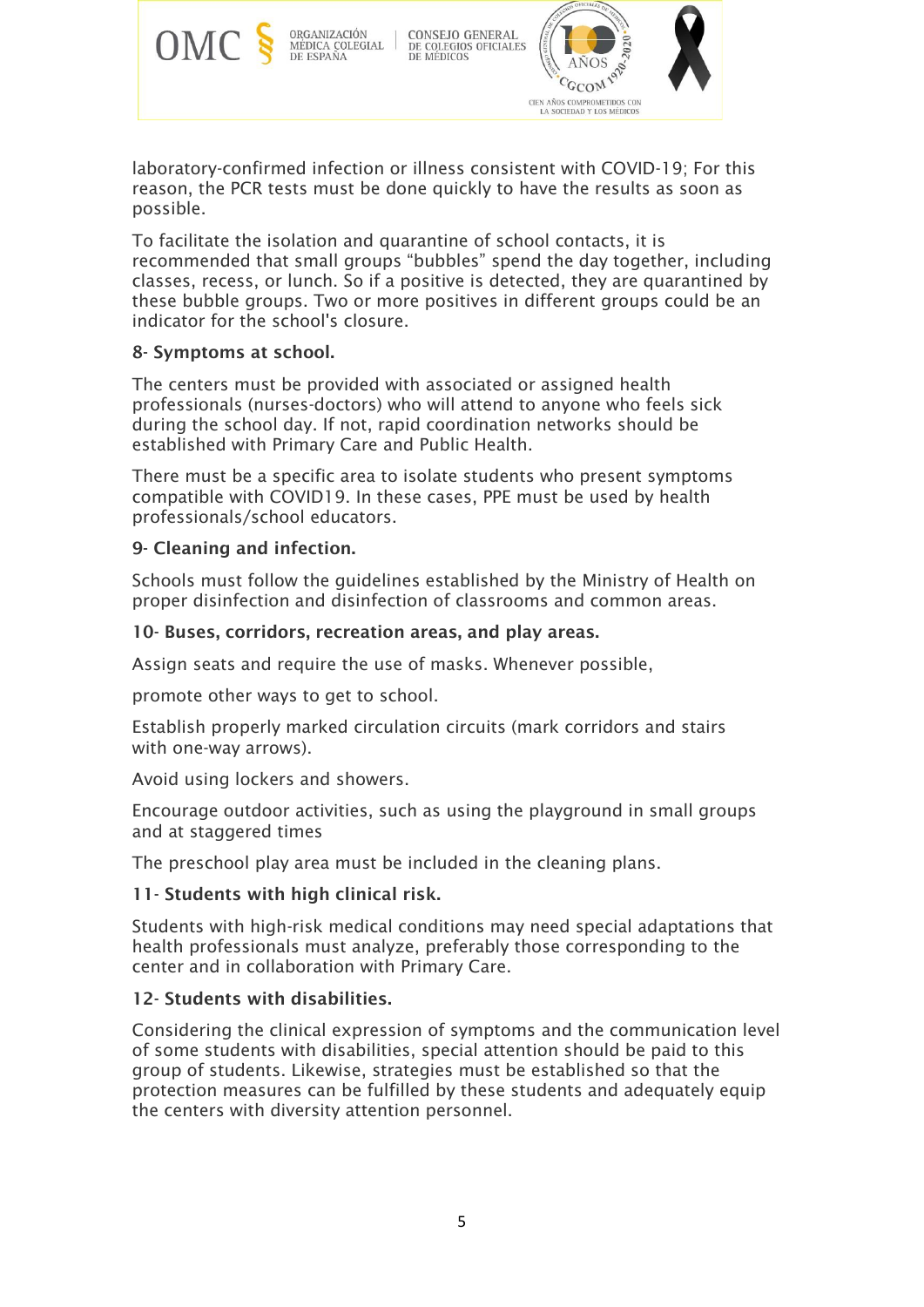

# 13- Students in vulnerable situations:

Be especially attentive to children who may be in a situation of vulnerability that may be aggravated in the current situation or while in quarantine, including mistreatment and abuse, or unaccompanied minors, among others.

# 14- Communication, health promotion, and health education:

Appropriate communication plans, channels, and frequency of communication must be established with the interested parties (teachers and workers in educational centers, parents and other guardians of children, primary care and health professionals in schools...) that respond in the best way and with the best evidence to the many doubts that may arise.

Schools should frequently remind students, teachers, and staff to stay home if they have a temperature of 38°C or higher or have any signs of illness, and in the event of suspicious symptoms to take their temperature at any time during the day.

It is advisable to create a culture of handwashing and mask use among students.

## 15- Structural aspects to consider:

Efficient epidemiological surveillance networks:

- 1. Availability and speed in obtaining diagnostic test results
- 2. Adequate and structured provision of case and contact tracers

Structural adaptation of the centers to meet the proposed requirements.

Establish measures to guarantee the employment of children's parents if they go into quarantine or if distance education (online) is decided. Right now you cannot count on the resources of grandparents so easily.

### REFERENCES AND LINKS:

- 1. Medidas de Prevención, Higiene y Promoción de la salud frente a COVID-19 para Centros Educativos e el curso 2020/2021 [Prevention, Hygiene, and Health Promotion Measures for COVID-19 for Education Centers for the school year 2020/2021]. Ministerios de Sanidad y de Educación y Formación Profesional [Ministries of Health and Education and Professional Training]. 6/22/2020. https://www.educacionyfp.gob.es/dam/jcr:7e90bfc0-502b-4f18-b206 f414ea3cdb5c/medidas-centros-educativos-curso-20-21.pdf
- 2. COVID-19 in children and the role of school settings in COVID-19 transmission. European Centre for Disease Prevention and Control. 6/06/2020. [https://www.ecdc.europa.eu/sites/default/files/documents/COVID-19-schools](https://www.ecdc.europa.eu/sites/default/files/documents/COVID-19-schools-transmission-August%202020.pdf)[transmission-August%202020.pdf](https://www.ecdc.europa.eu/sites/default/files/documents/COVID-19-schools-transmission-August%202020.pdf)